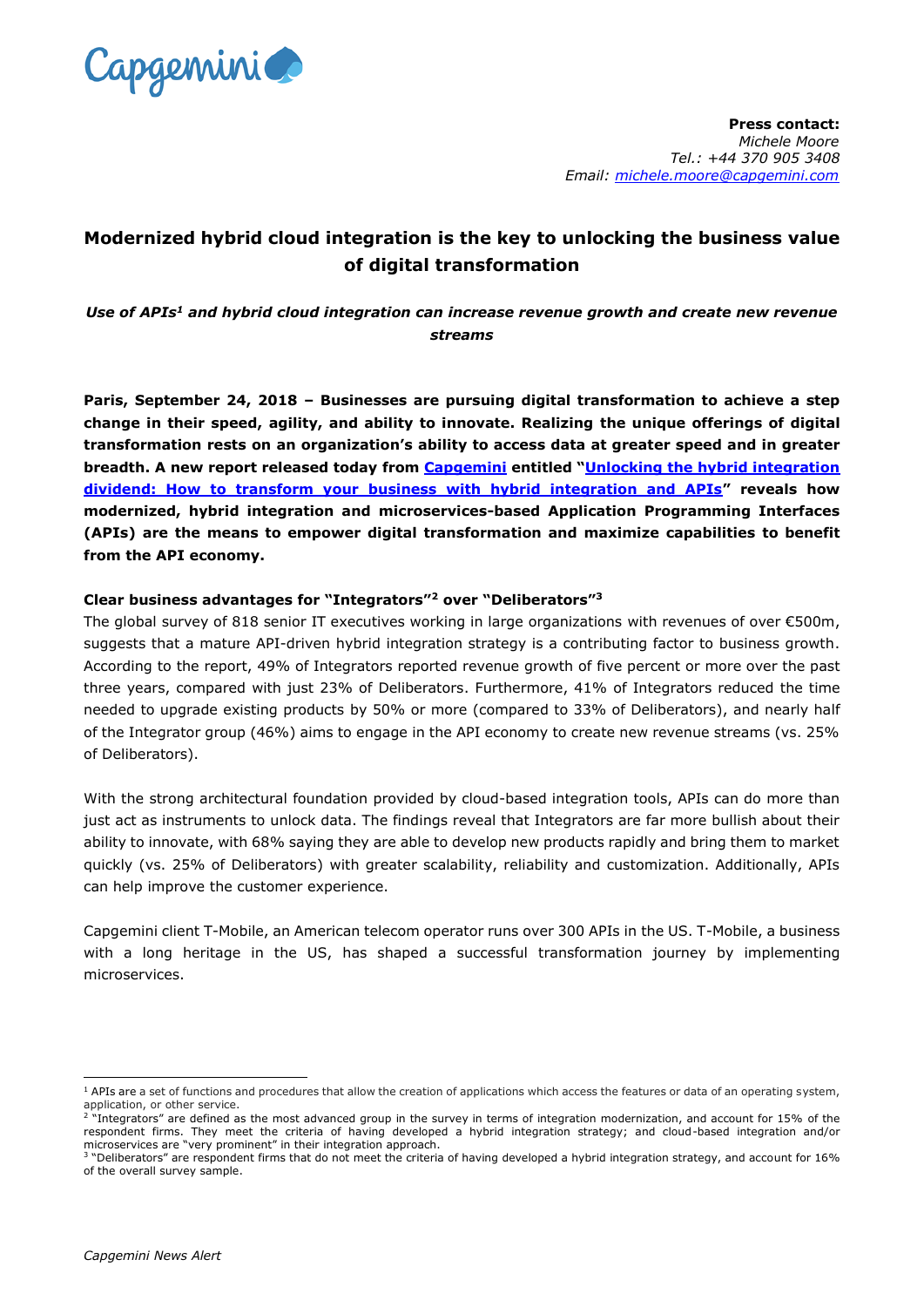

Chuck Knostman, Vice President for Strategy and Technology at T-Mobile says, *"C-level executives now ask us all the time: 'Do we have APIs for this?' When that conversation is happening at that level, it's a true sign of transformation to me."*

## **Complexity of hybrid IT estates remains the biggest barrier to hybrid integration**

A hybrid integration approach involves the use of modern, cloud-based integration tools in combination with those on-premise, such as the enterprise service bus (ESB)<sup>4</sup>, to connect applications in different environments. The report found that 66% of surveyed firms use three or more cloud providers, with over three-quarters of their applications running in a private cloud or on-premise (or both). The traditional pointto-point integration approach used within monolithic systems will not be able to cope when hundreds of a company's applications reside in several different environments.

Hybrid integration is a means of managing this complexity and ensuring that the firm's technology infrastructure can deliver on business objectives. However, there is a consensus among the respondents interviewed to be cautious of the "piecemeal" approach to integration, and they agreed that companies should not attempt to rip and replace their legacy integration architecture in one fell swoop. On the other hand, the report concludes that it is necessary to take the appropriate steps at the right time, and combat the inertia in order to seize the hybrid integration opportunity effectively.

### **Building the right capabilities for hybrid integration**

The first step to modernizing an organization's integration capabilities is to identify the requirements based on its business goals and technology roadmap. Six in ten survey respondents say their organization has identified the existing and future integration requirements needed to support their business ambitions. The next step is developing a strategy aligned to the organization's sights set on ultimately phasing out older integration tools and replacing them with cloud-based ones. Making the right choices based on selection criteria that support business objectives can ensure optimized TCO and greater ROI.

*"In companies with multiple units and sites that have done things in different ways using different technologies, standardizing the integrations across the organization is imperative, but it requires a big planning effort even before you start making any changes," said* Charlie Li, Head of Cloud Services, North America, Capgemini. "*APIs are controlled, they're standardized and they're secure. This allows companies to collaborate in a much bigger way than they have before."*

To download a copy of the report, click [here.](https://www.capgemini.com/service/unlocking-the-hybrid-integration-dividend?utm_source=pr&utm_medium=referral&utm_content=cloud_none_link_pressrelease_none&utm_campaign=journeycloud_cloud_api)

#### **Research Methodology**

The analysis in this report is based on an online survey of 818 IT executives conducted between March and May 2018. Two-thirds of the respondents (66%) are IT directors and one-fifth (20%) are senior IT architects. C-level technology executives (including CIOs and CTOs) constitute the remainder. They work in one of ten sectors, with the majority (63%) distributed roughly evenly between banking, consumer products, and retail, manufacturing, utilities, high-tech, and telco and communications. The survey respondents are based in 16 countries in Europe (40% of the sample), North America (40%), and Asia-Pacific (20%). All the companies represented have turnover exceeding €500m, with 80% having turnover of €2bn or more.

-

<sup>4</sup> An "enterprise service bus (ESB)" implements a communication system between mutually interacting software applications in a serviceoriented architecture (SOA).